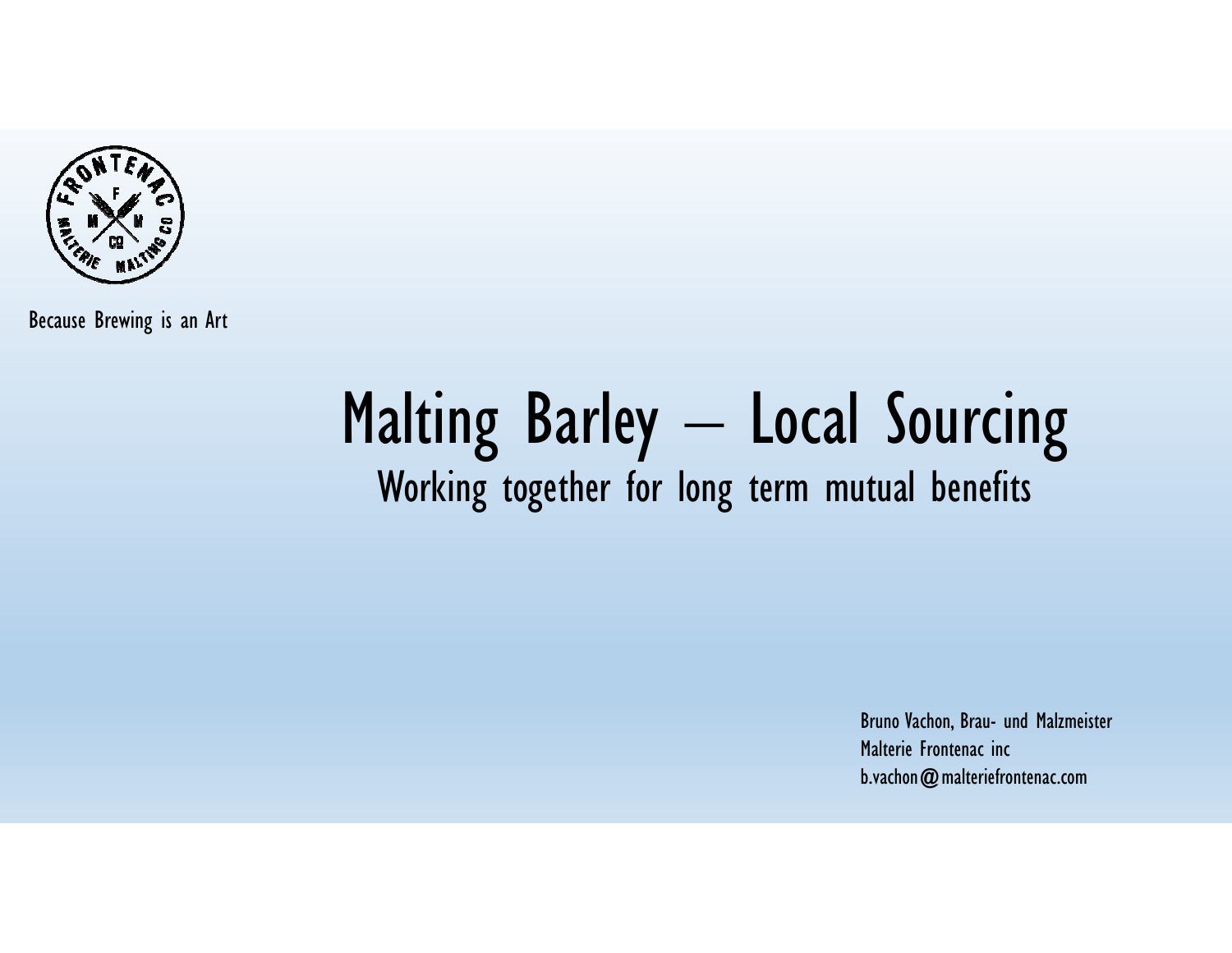

## Malterie Frontenac supply situation starting 2006

- Because Brewing is an Art Roughly 10,000 tons malting barley grown every year in Quebec
	- Most of it under contract with Canada Malting
	- 3 outlets for Malting Barley
		- o Canada Malting
		- o Malterie Frontenac
		- o Feed
	- $\bullet$  2 Fundamental questions
		- $\circ$  Why would a farmer grow Malting Barley ?
		- $\circlearrowright$  Why would he sell it to Malterie Frontenac ?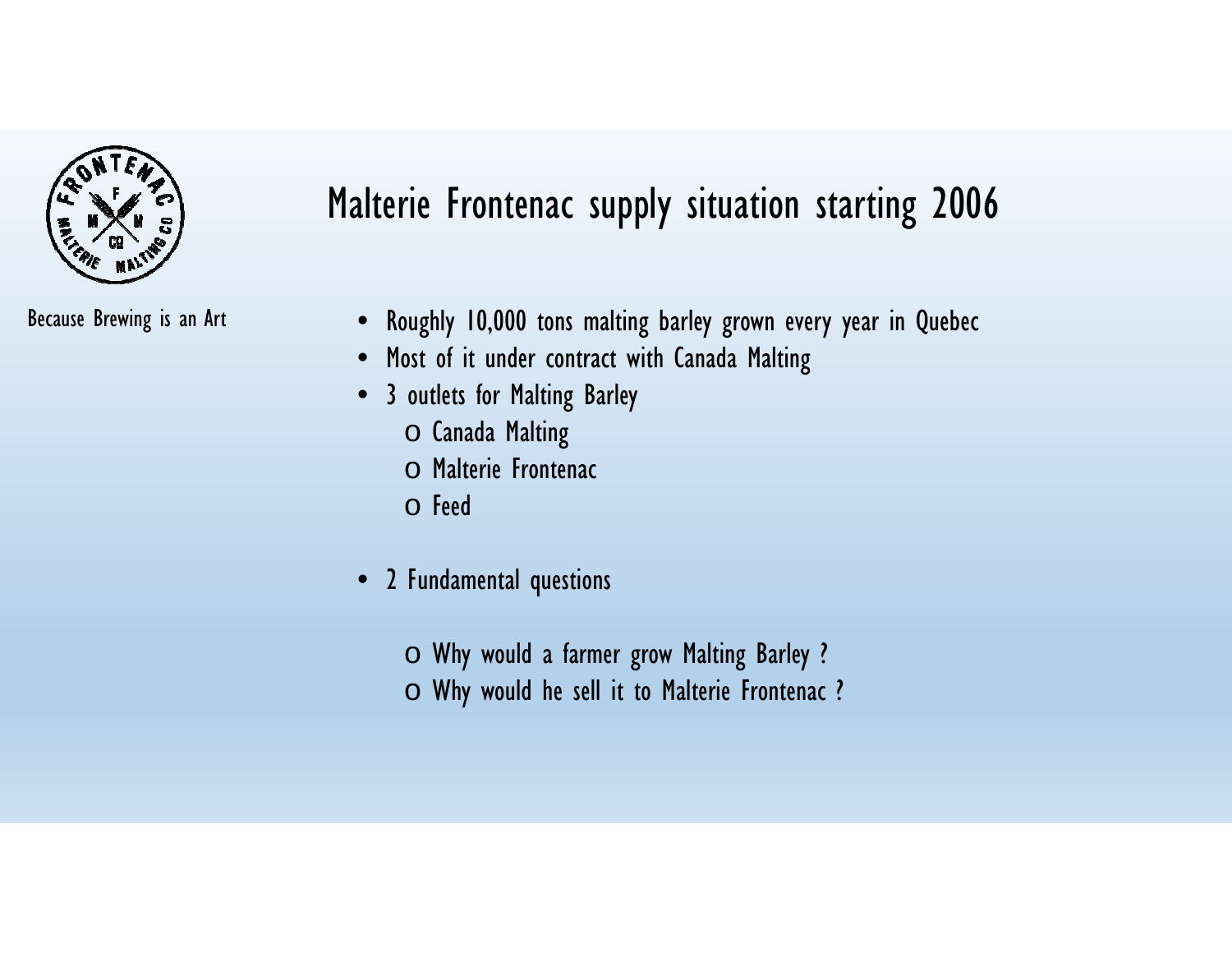

Because Brewing is an Art

#### Why would a farmer grow Malting Barley ?

- Good choice for crop rotation ( ex.: Corn, Soybean, Malting Barley )
- $\bullet$ High quality straw
- $\bullet$  Crop done early time to prepare the field in the fall
- $\bullet$  All the eggs in one basket ? Split the risk Have crop diversity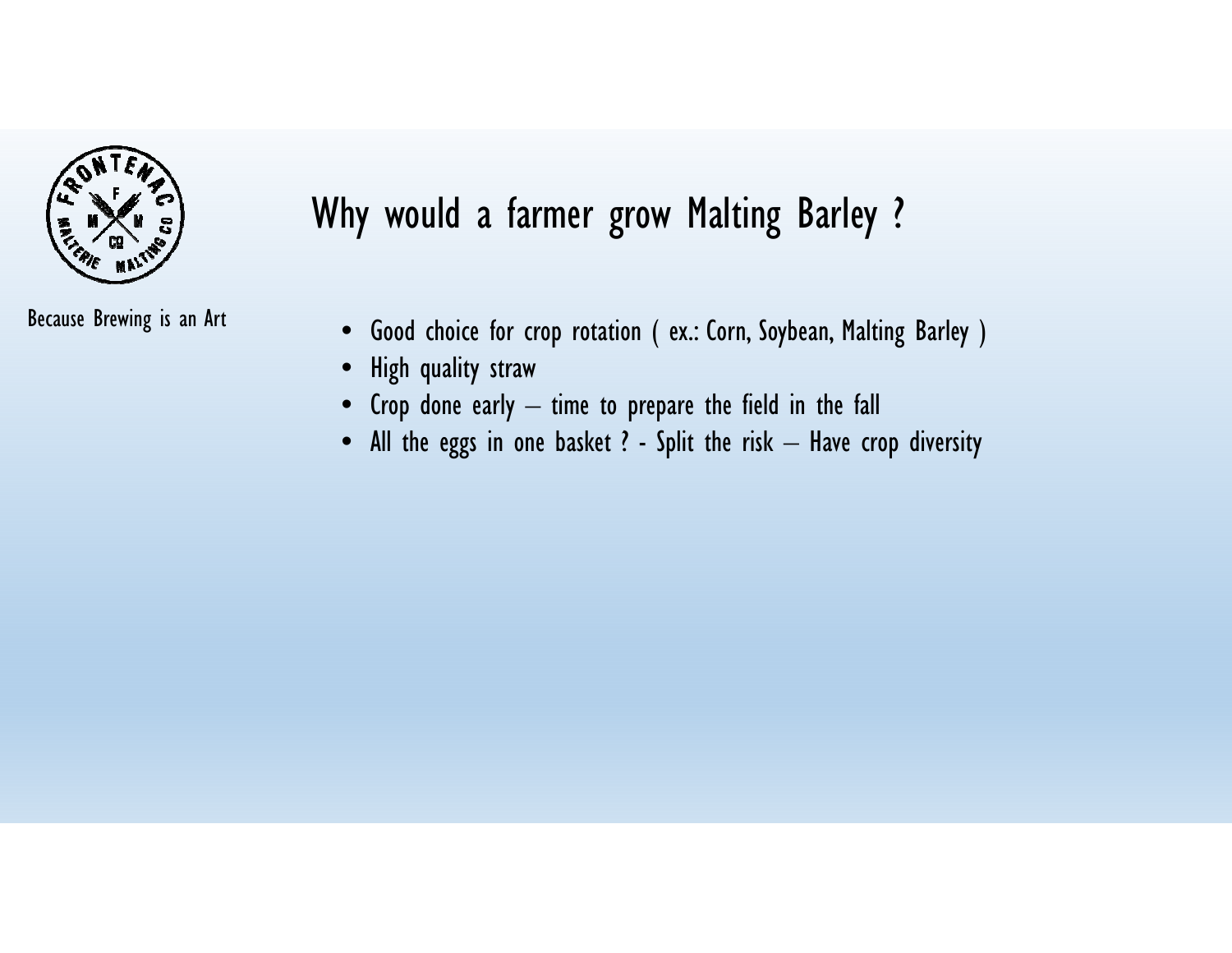

Why sell it to Malterie Frontenac or a local Malthouse ?

- •Less dependence on global markets
- •Establish a long term relationship with stable price agreements
- •Agree on price and conditions before planting
- Play an active part in a value chain
- Get back to Farming with people for people
- •Go drink your barley at the local pub !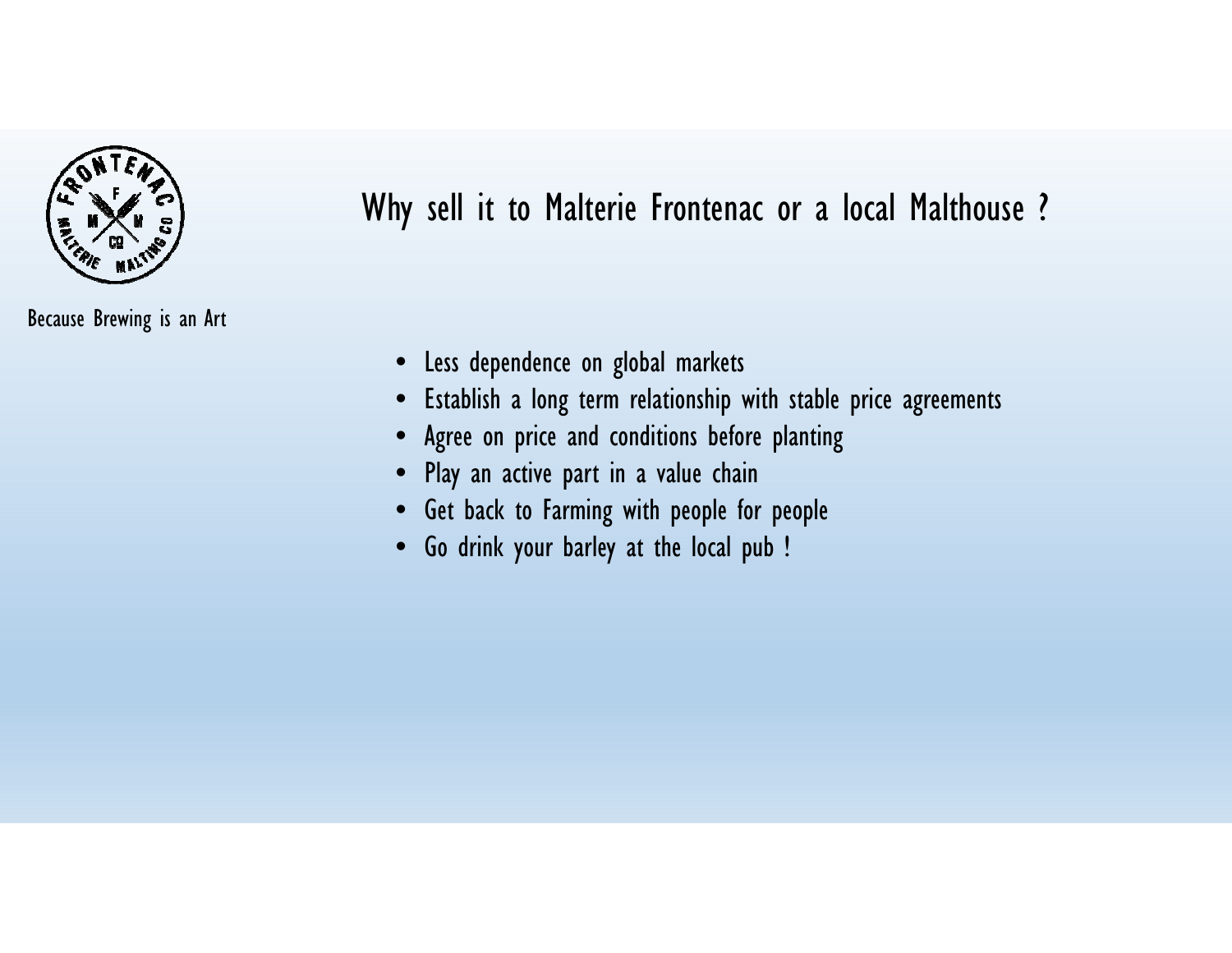

Because Brewing is an Art • Grain selection

#### Malting process overview

- 
- $\bullet$ Grain reception and storage
- Grain cleaning
- Steeping
- Germinating
- Kilning
- $\bullet$ Deculming
- Quality control
- $\bullet$ Packaging
- Distributing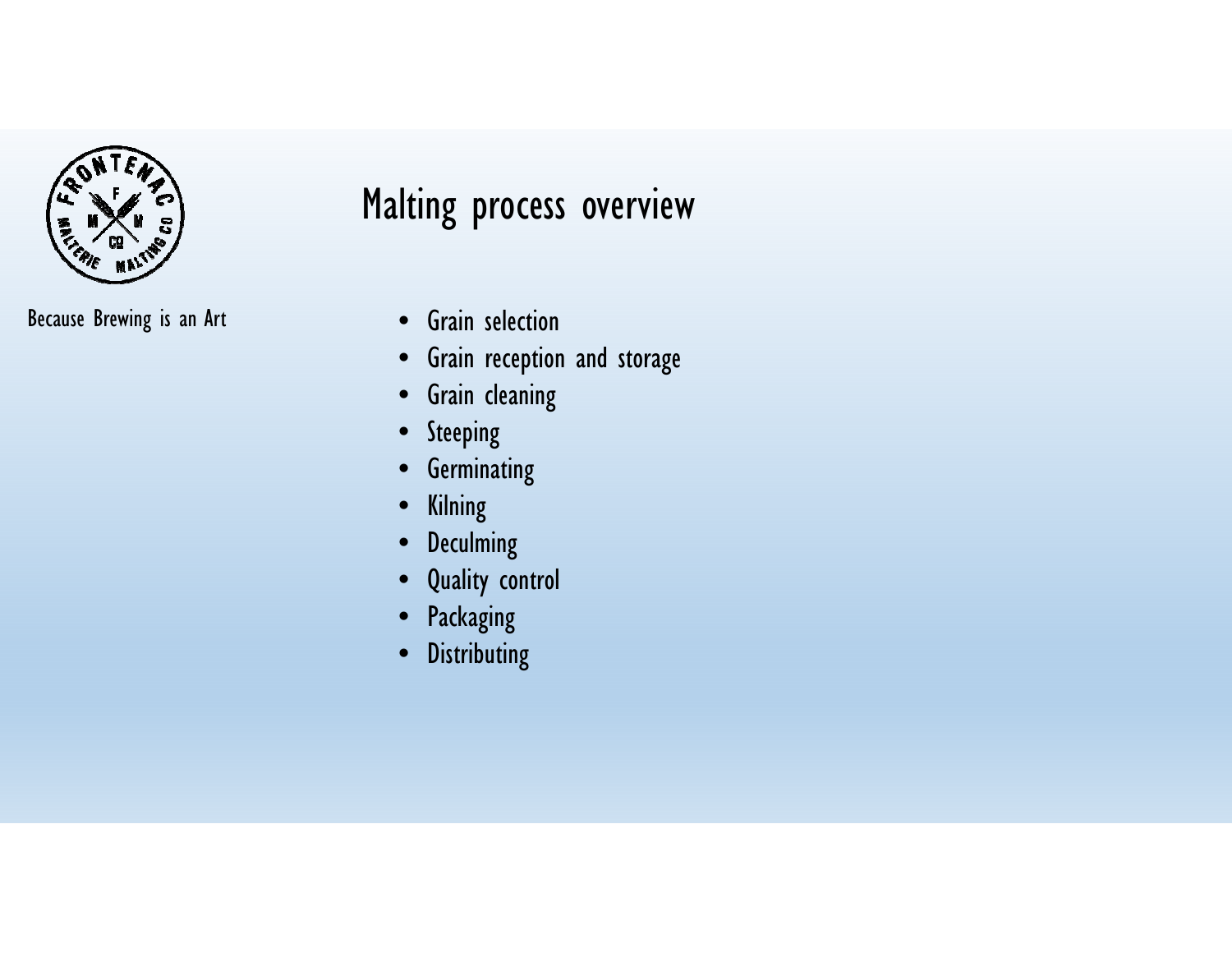

Because Brewing is an Art

## Malting barley specifications and why

- Vomitoxins DON < 1.0 ppm
	- Suitable for human consumption
	- Toxin levels can increase during the malting process
- Germination 98% 4ml
	- No germination no malt
	- Non germinated kernels cause high Beta-glucan
		- Beer filtration problems
- $\bullet$  Moisture  $<$  14  $\%$ 
	- Germination will be reduced during storage at higher moisture level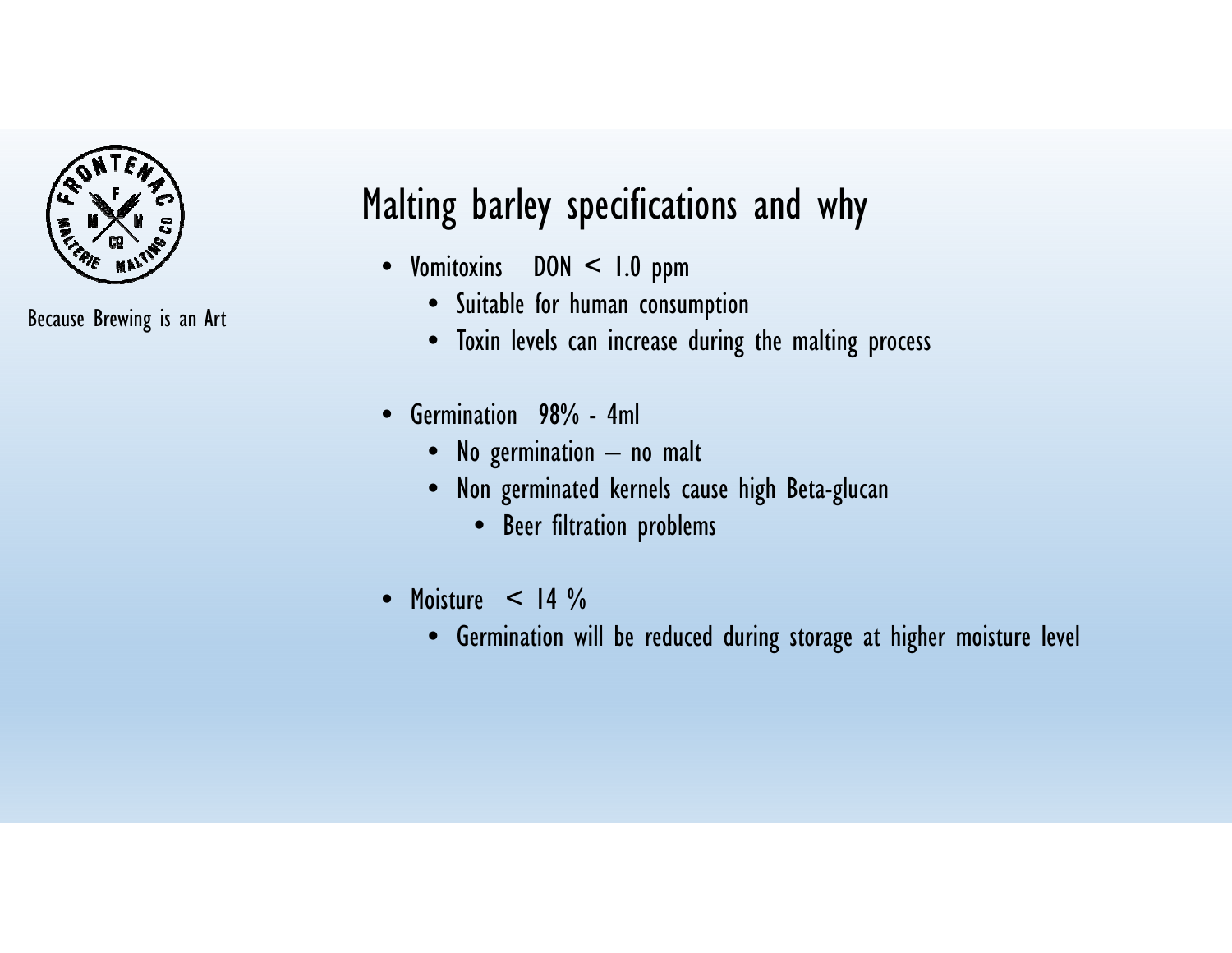

Because Brewing is an Art

## Malting barley specifications and why

- Protein content 9% 11% ( Dry mass )
	- High protein content makes it harder to obtain well modified malt
	- High protein content will lead to darker malt
- Sizing 85 % > 6/64"
	- Small kernels will be harder to modify
	- Reduced brewing efficiency ( more malt per gallons of beer)
	- Will make darker malt when trying to modify to a reasonable level
- No Pests
	- $\bullet$  No insects will multiply during storage and contaminate other grain
	- Keep silos clean, use Diatomaceous Earth as prevention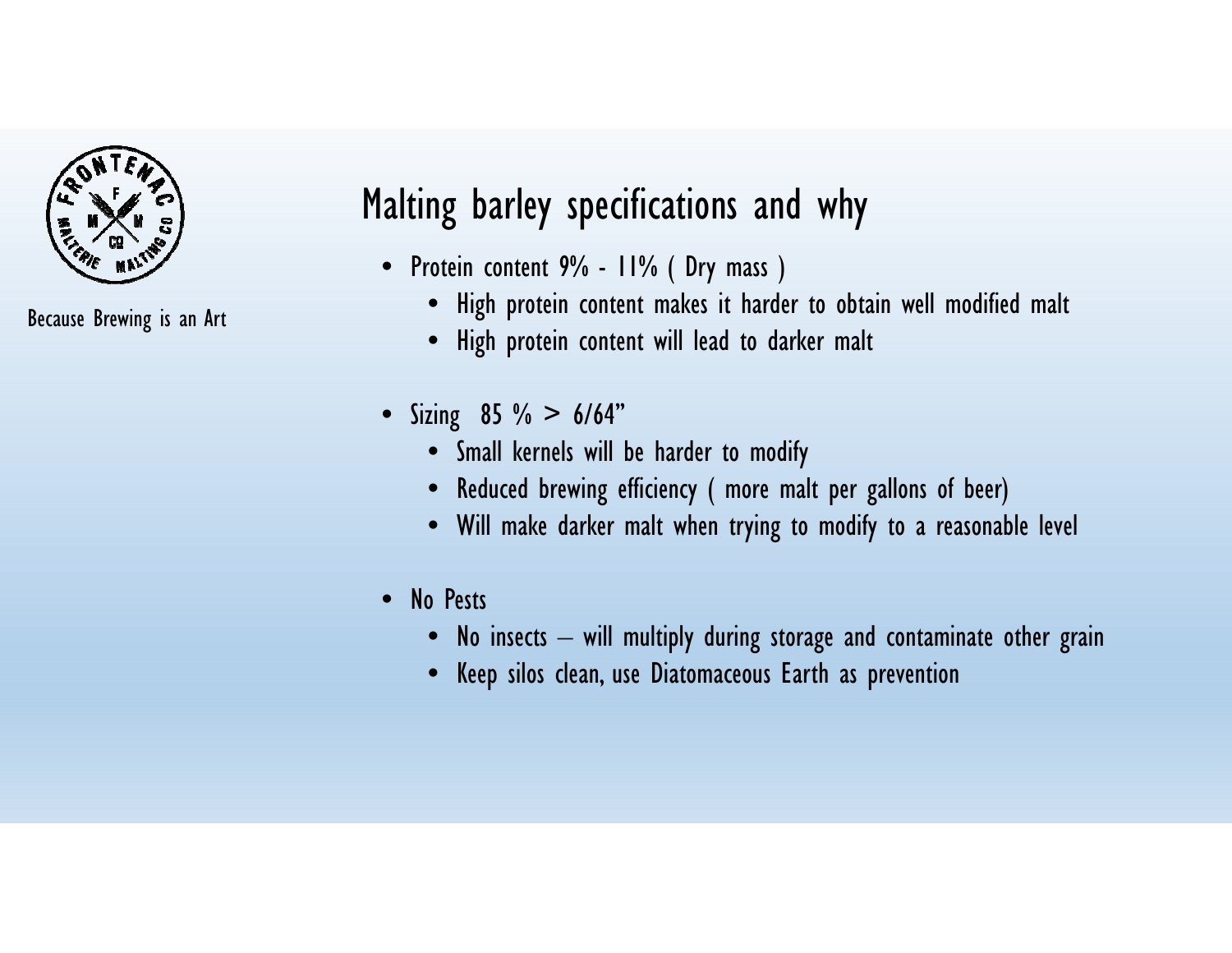

#### Advantages of a value chain

- Seed suppliers, Farmers, Maltsters, Brewers and Retailers working together
- $\bullet$ Non profit organization working for the benefit of all members
- $\bullet$ Empowerment
- Reduce the feeling of isolation
- Share ideas, resources
- Build on each others strengths and successes
- $\bullet$  Demonstrate impact on local economy obtain government support
- Better Press and Media visibility